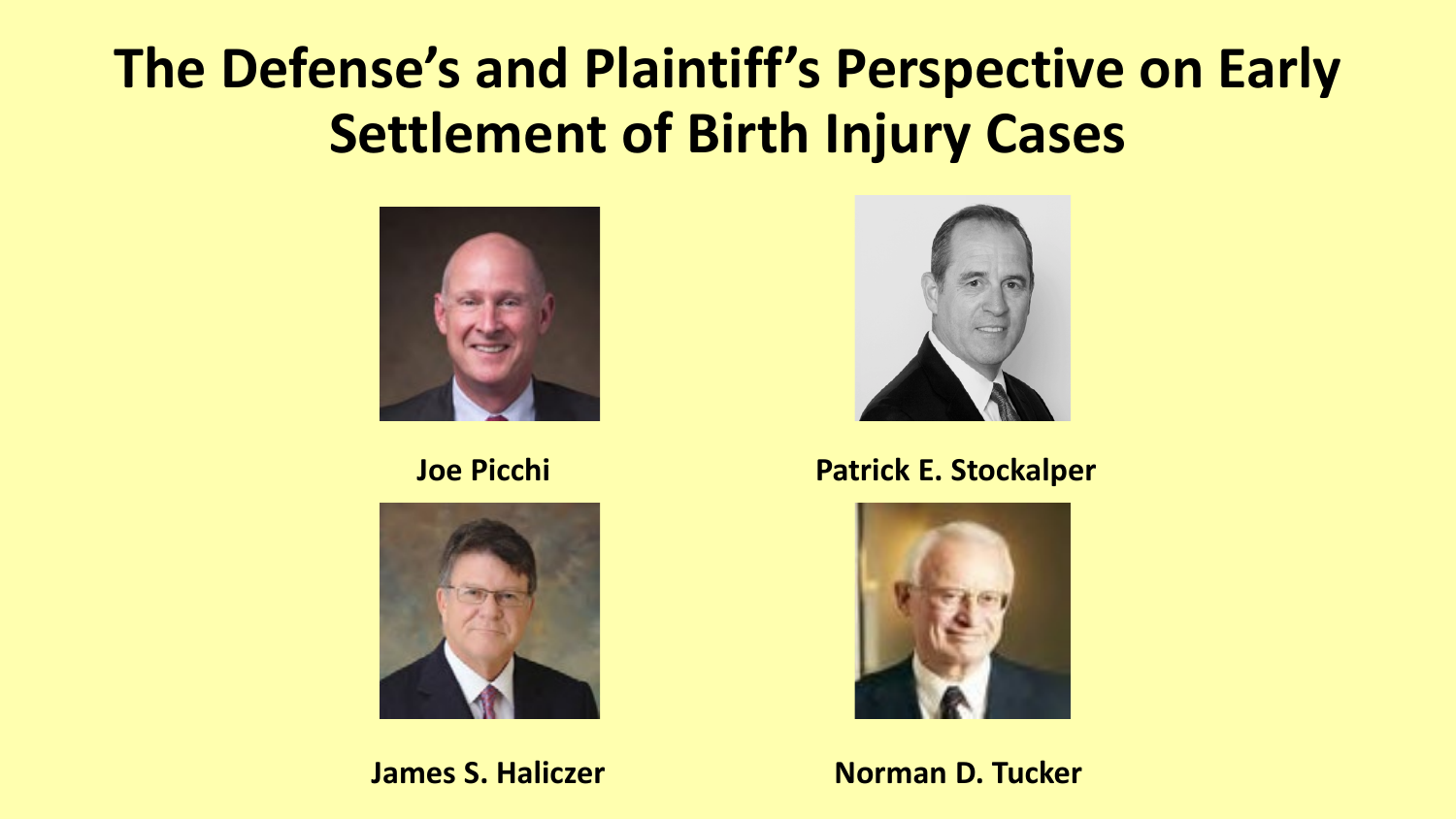**What advice would you give to plaintiff & defense attorneys on the best approach to successful early resolution negotiations, and how and why that may differ from settlement discussions on a case approaching trial?**



**Father of the US Constitution Co-author of Federalist Papers 4th US President**



**Star of the Apprentice Twitter of Public Policy 45th US President**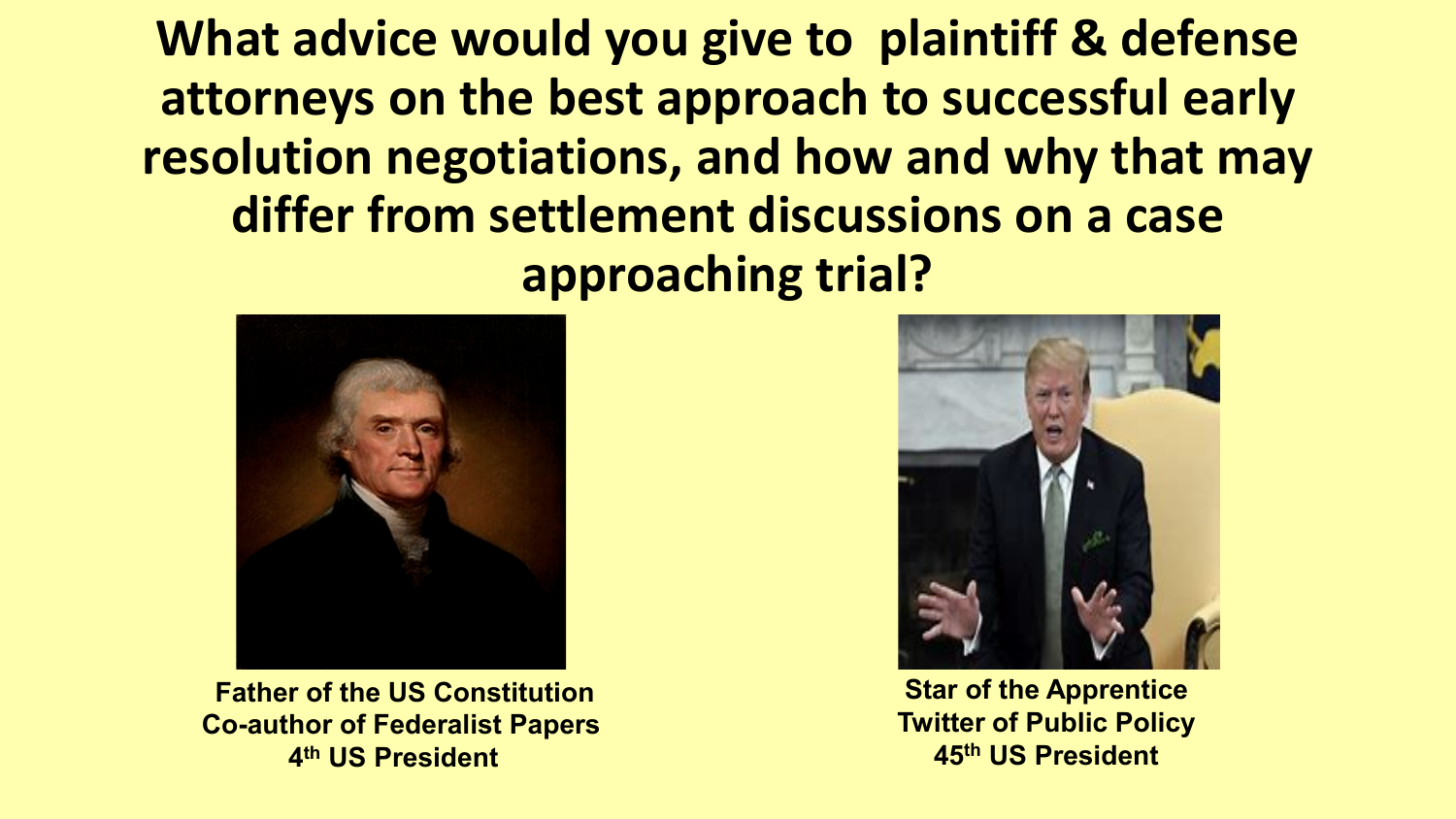## **What are the inherent challenges in putting a value on a birth injury case in the pre-suit process?**

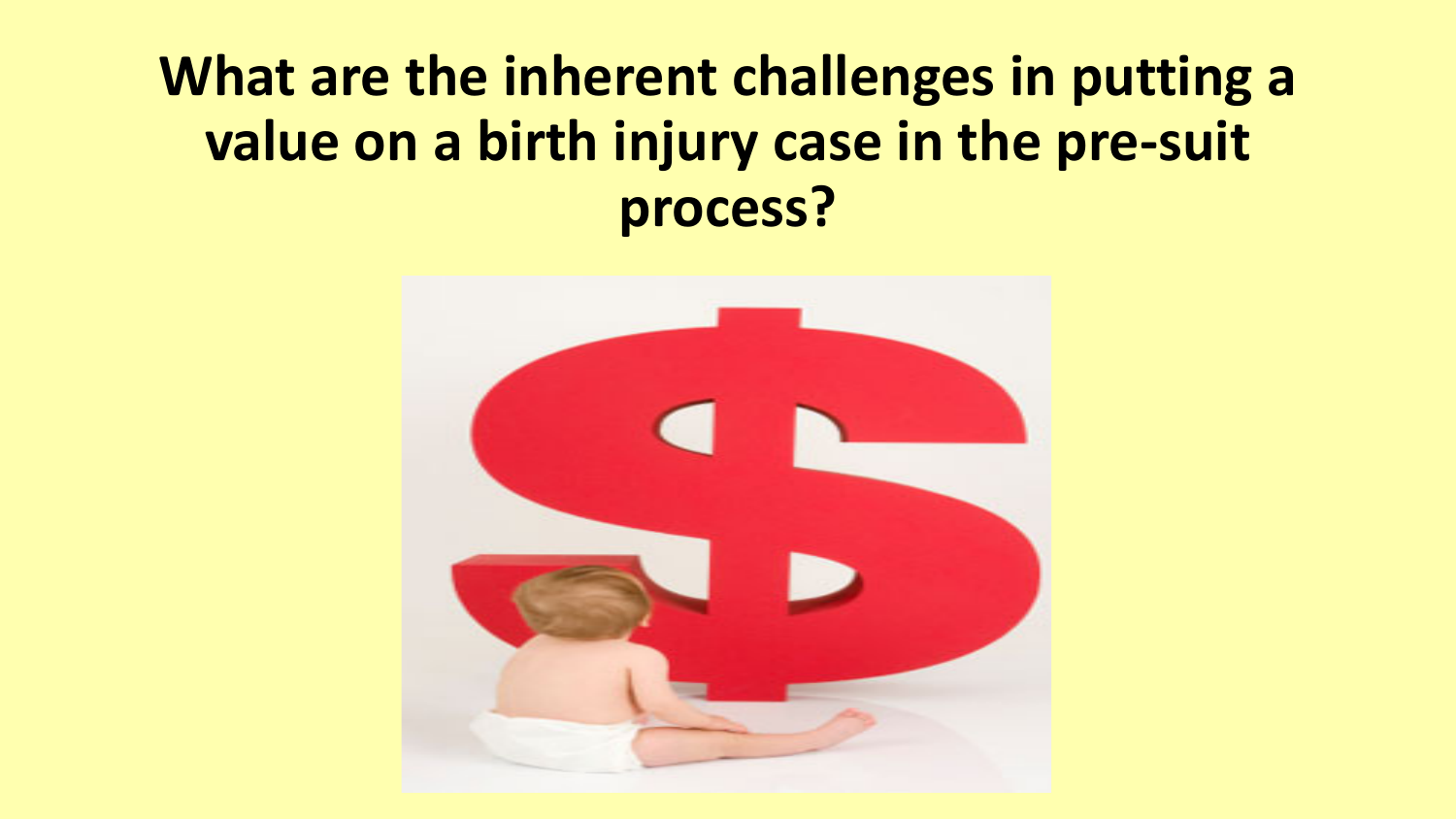**Does the defendant having 3rd party insurance versus being a SIR (self-insured retention) affect presuit discussions?** 

- •**Advantages/disadvantages of hospital in house counsel negotiating presuit settlement with plaintiff counsel versus retained defense counsel.**
- •**Is it more difficult for insurance carriers to engage in early discussions and settlement rather than self-insureds?**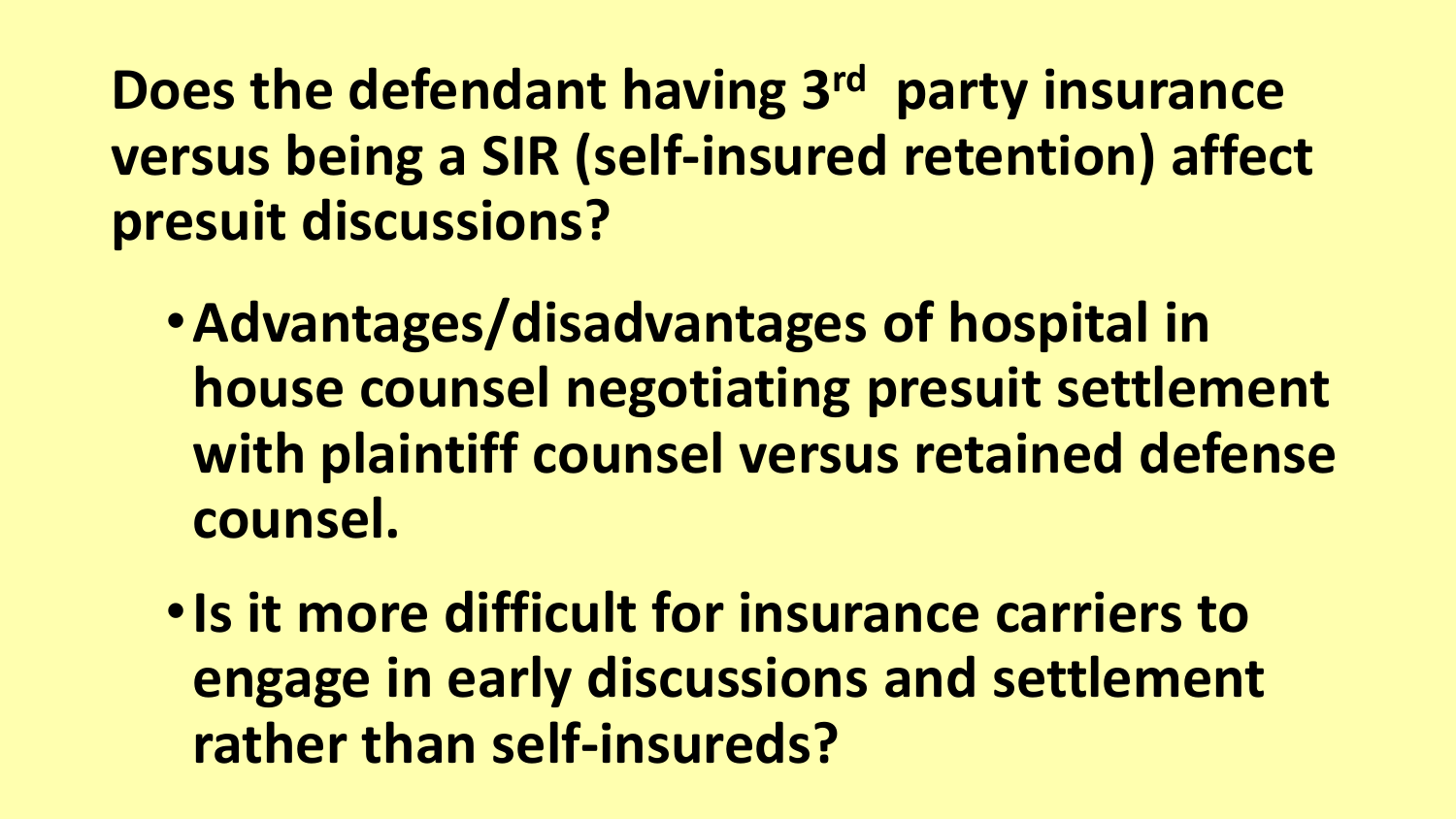**The two formats for early presuit settlement discussions:**

**1. Traditional presuit discussion (usually in strong liability cases) and** 

**2. Conversion Resolution Programs (CRPs)** 

**What are the differences in these two approaches?**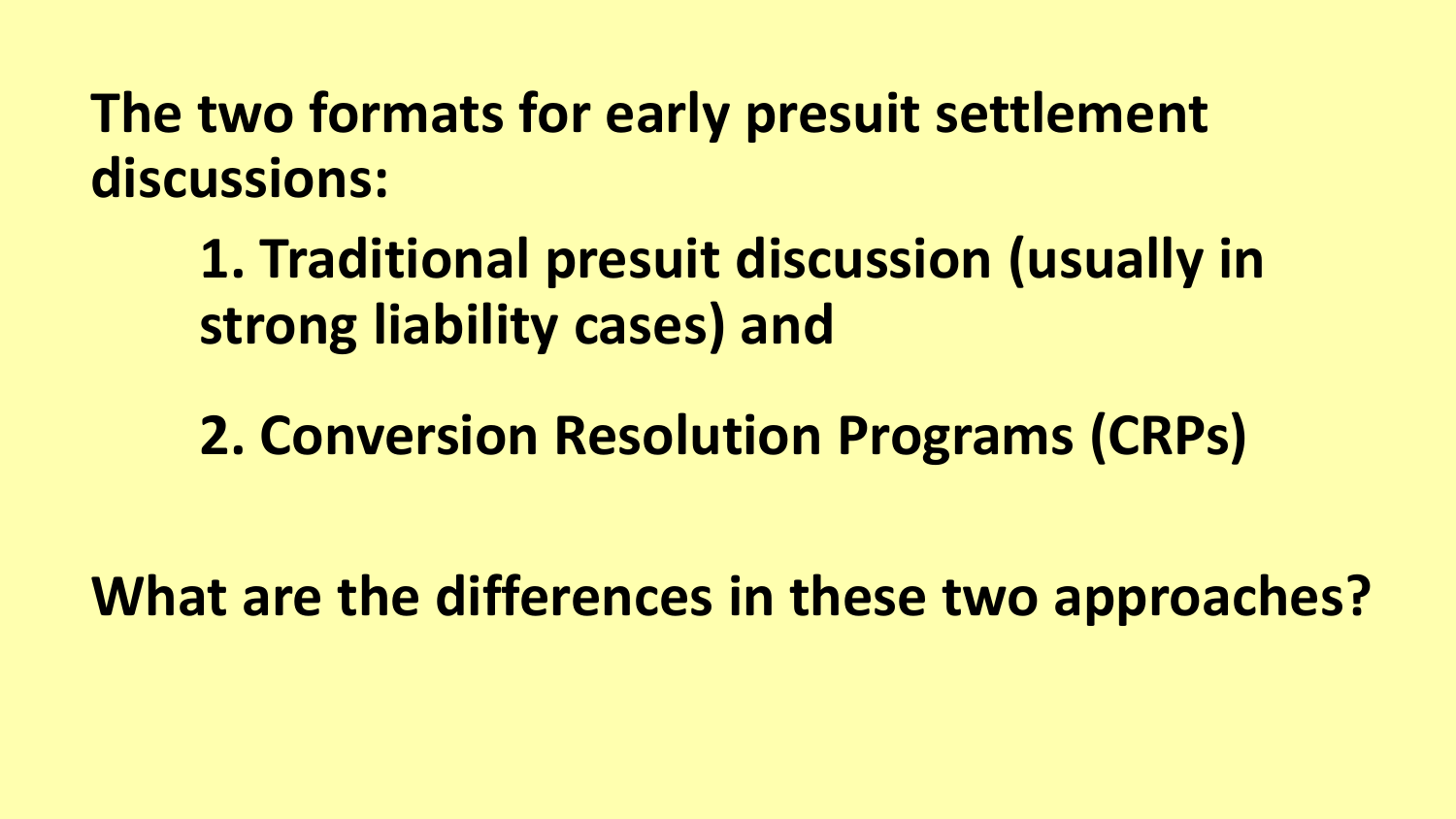# **What effect does the fact that the injury is allegedly from HIE have on the early resolution process?**

# **What effect does HIE followed by "cooling" have on the early process?**

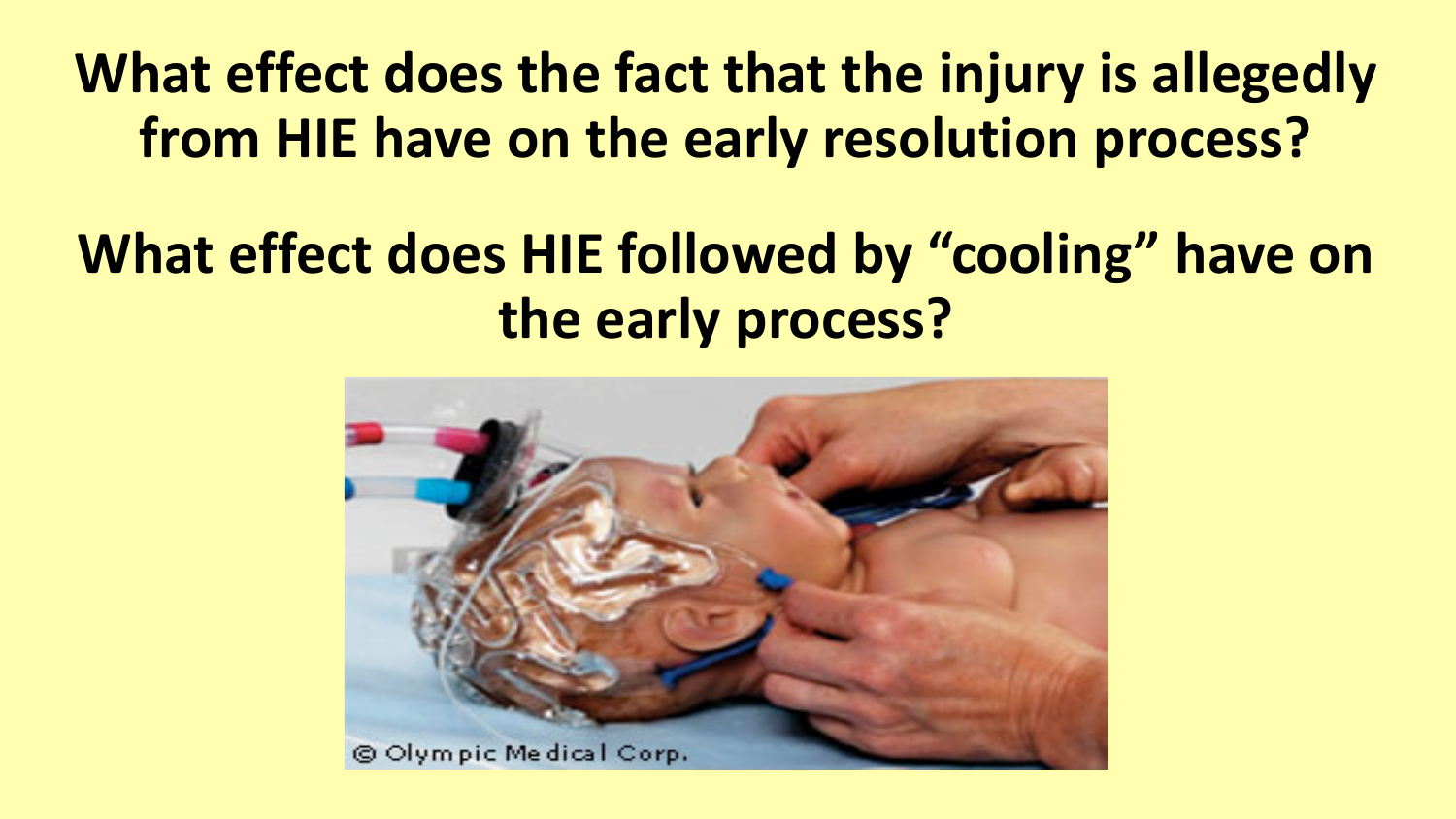**Is there a difference in the objectivity that a self-insured institution brings to the table in early discussions verses an insurance carrier and why?**



"Good news! Our doctors say you're ready to go back to work."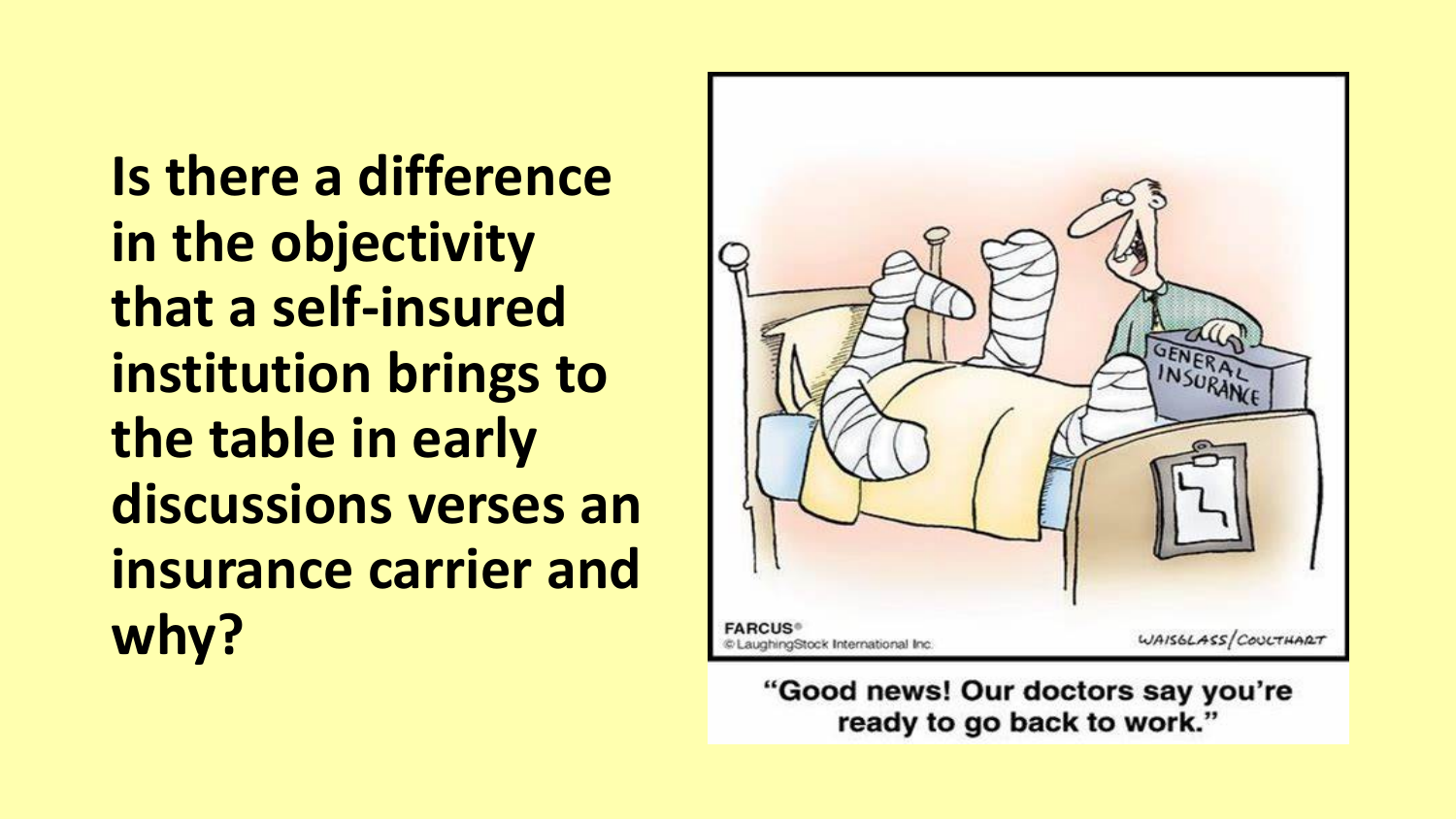# **Are early settlement discussions more successful in states with tort reform and caps on noneconomic damages and why?**

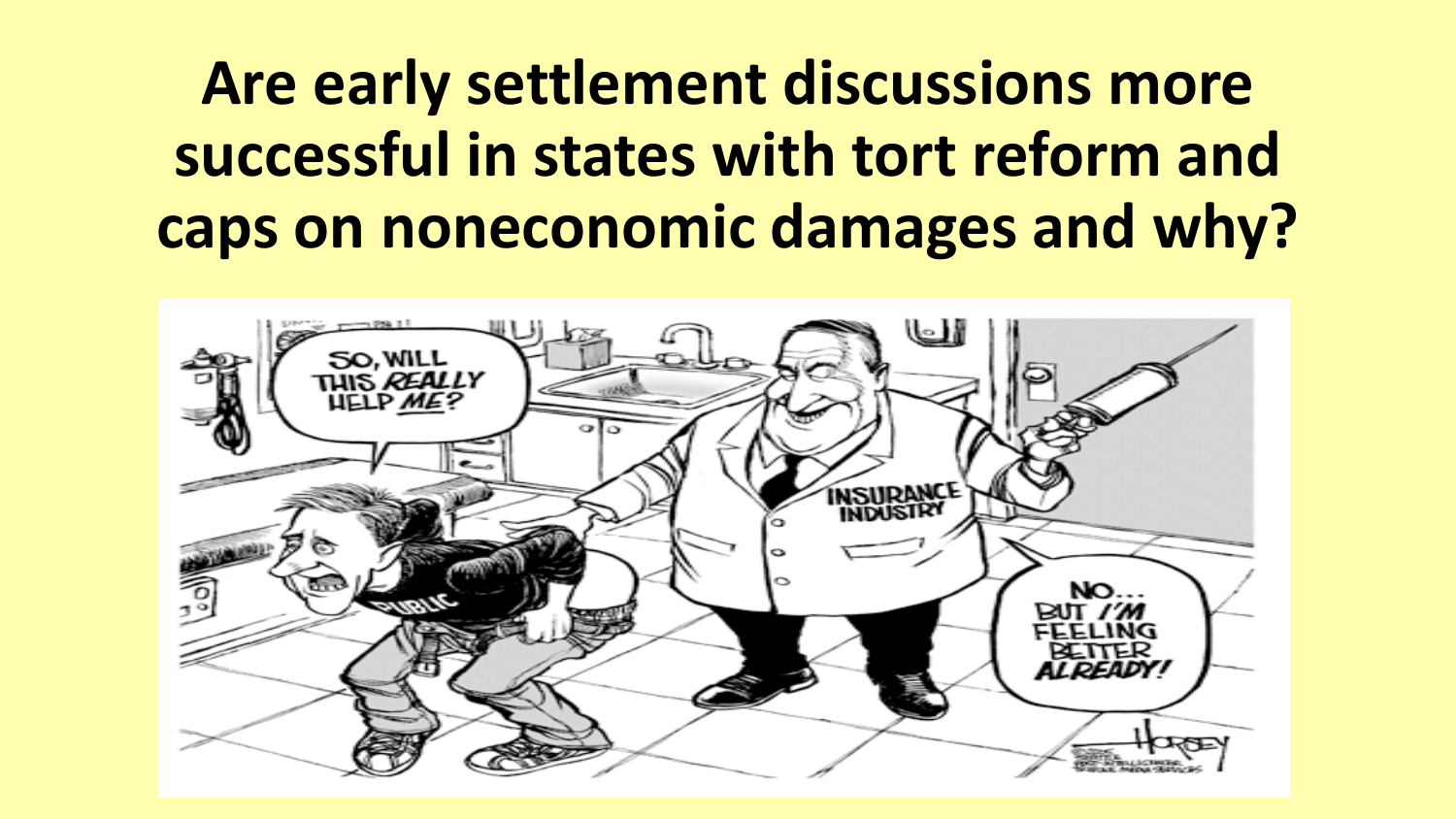# **Mediation vs. direct discussions with opposing counsel, what works best?**

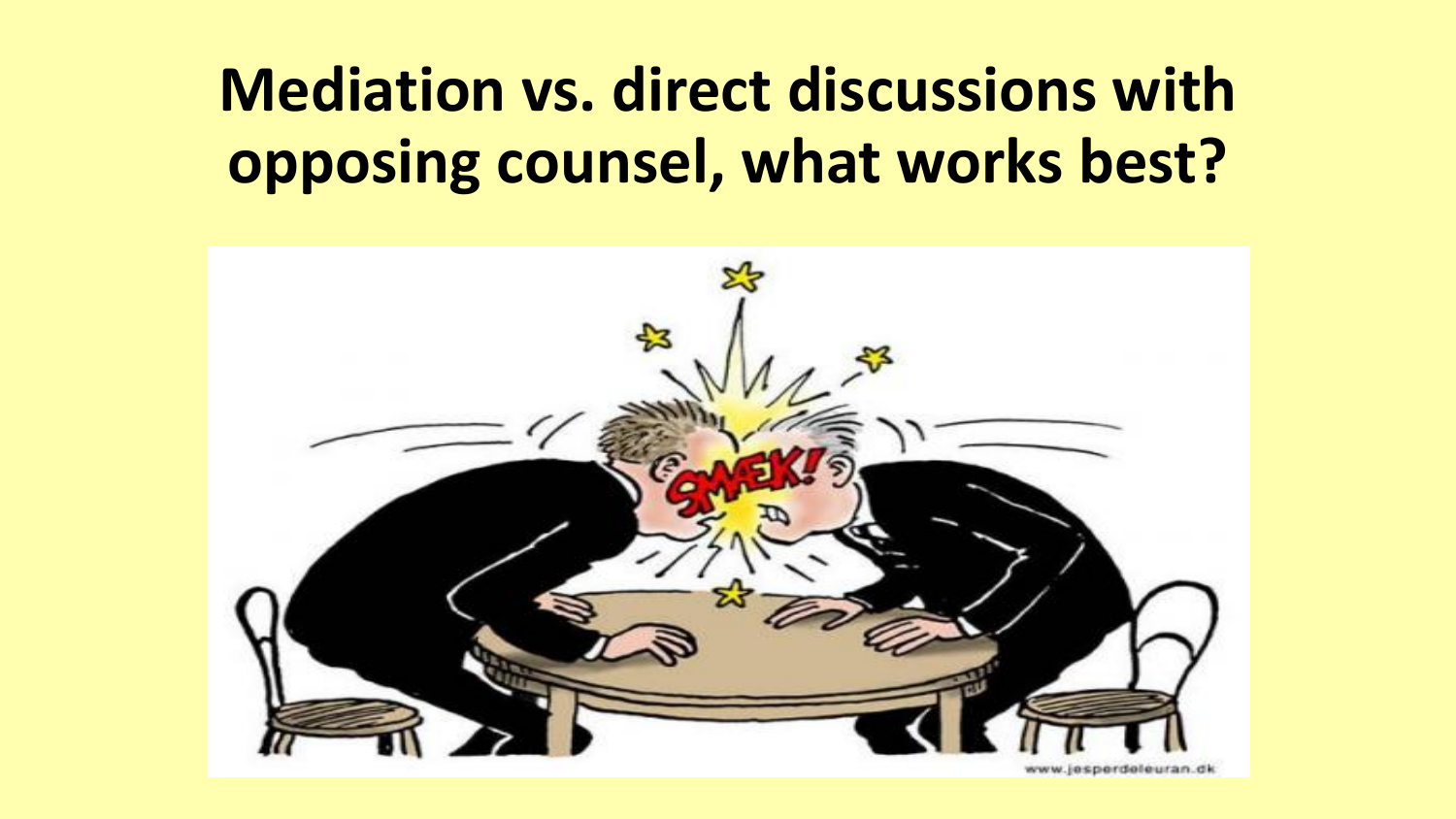**What about the Michigan Model's policy; if we do not settle in our presuit conversations and meetings, we try the case – no settlement thereafter? Good or bad idea and why or why not?**